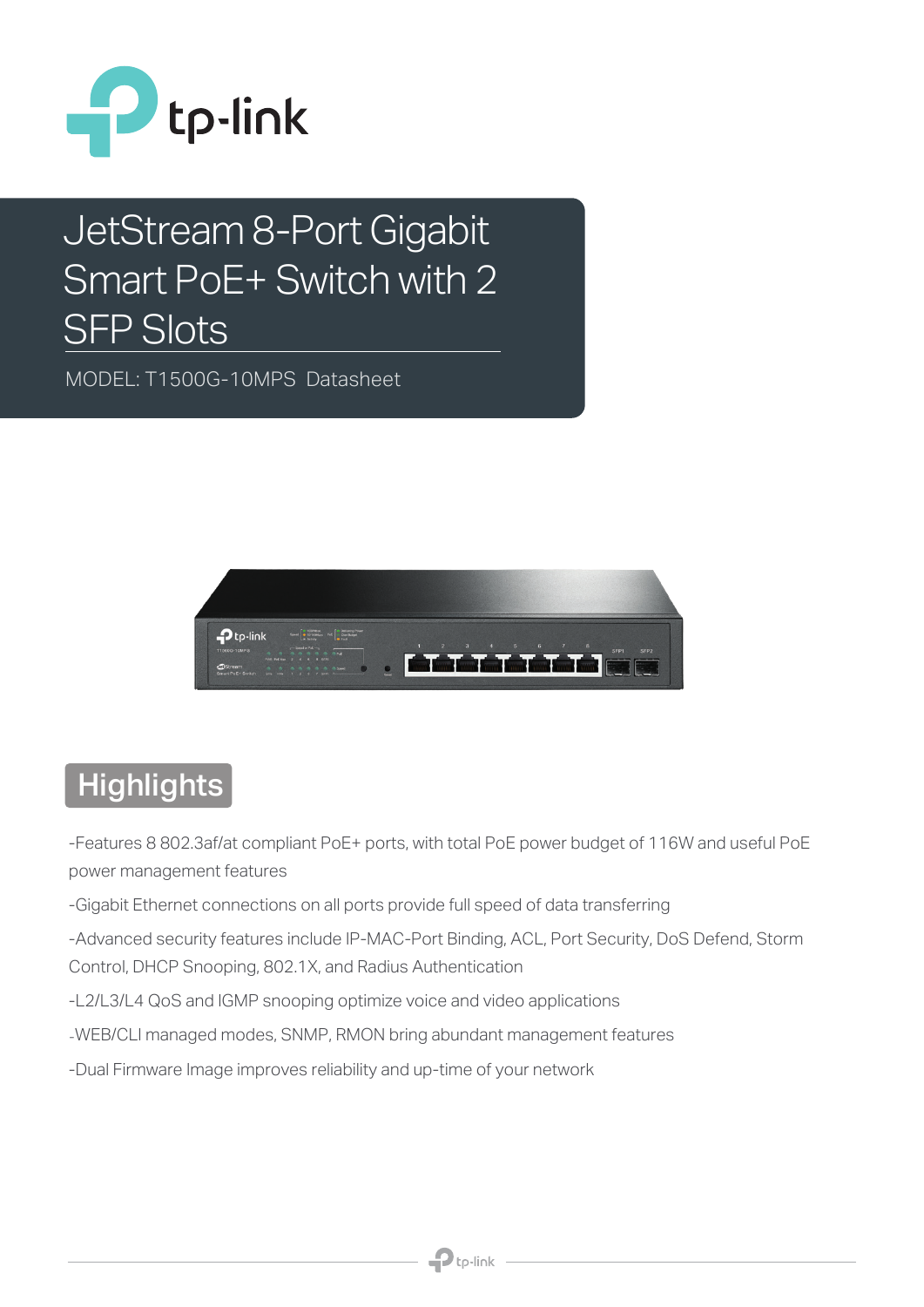#### **Overview**

TP-Link JetStream Gigabit Smart Switch T1500G-10MPS is equipped with 8 gigabit RJ45 ports and 2 SFP slots, all RJ45 Ports support the 802.3af/at (PoE+) standard with total PoE power budget of 116W and useful PoE power management features. The switch provides high performance, enterprise-level QoS, useful security strategies and rich layer 2 management features.

TP-Link's JetStream Gigabit Smart Switch T1500G-10MPS is especially designed for the small and medium business networks that require efficient network management. T1500G-10MPS comes with a comprehensive set of features, such as Link Aggregation Group, 802.1Q VLAN, Access Control Lists (ACL), Quality of Service (QoS L2 to L4), Storm Control and IGMP Snooping to provide a small or medium-sized business with a network that is geared for growth while ensuring performance and reliability. What's more, its easy-to-use web management interface means faster setup and configuration with less downtime, providing the ideal solution for your business network.

#### IEEE 802.3af/at-compliant Power over Ethernet

The T1500G-10MPS supports 8 ports of IEEE 802.3af/at-compliant PoE and has a total power supply of 116W to power any 802.3af/at-compliant power device. It's an efficient and cost-effective choice to work with wireless access points, surveillance cameras, IP phones and other PoE supported devices, while getting rid of cables or power lines running around. Compact and flexible, the T1500G-10MPS is ideal to flexibly use PoE to deploy wireless access points or IP-based network surveillance cameras for projects or small business networks.

#### Advanced QoS Features

To integrate voice, data and video service on one network, the switch applies rich QoS policies. Administrator can designate the priority of the traffic based on a variety of means including Port Priority, 802.1P Priority and DSCP Priority, to ensure that voice and video are always clear, smooth and jitter free. In conjunction with the Voice VLAN the switch supports, the voice application will operate with much smoother performance.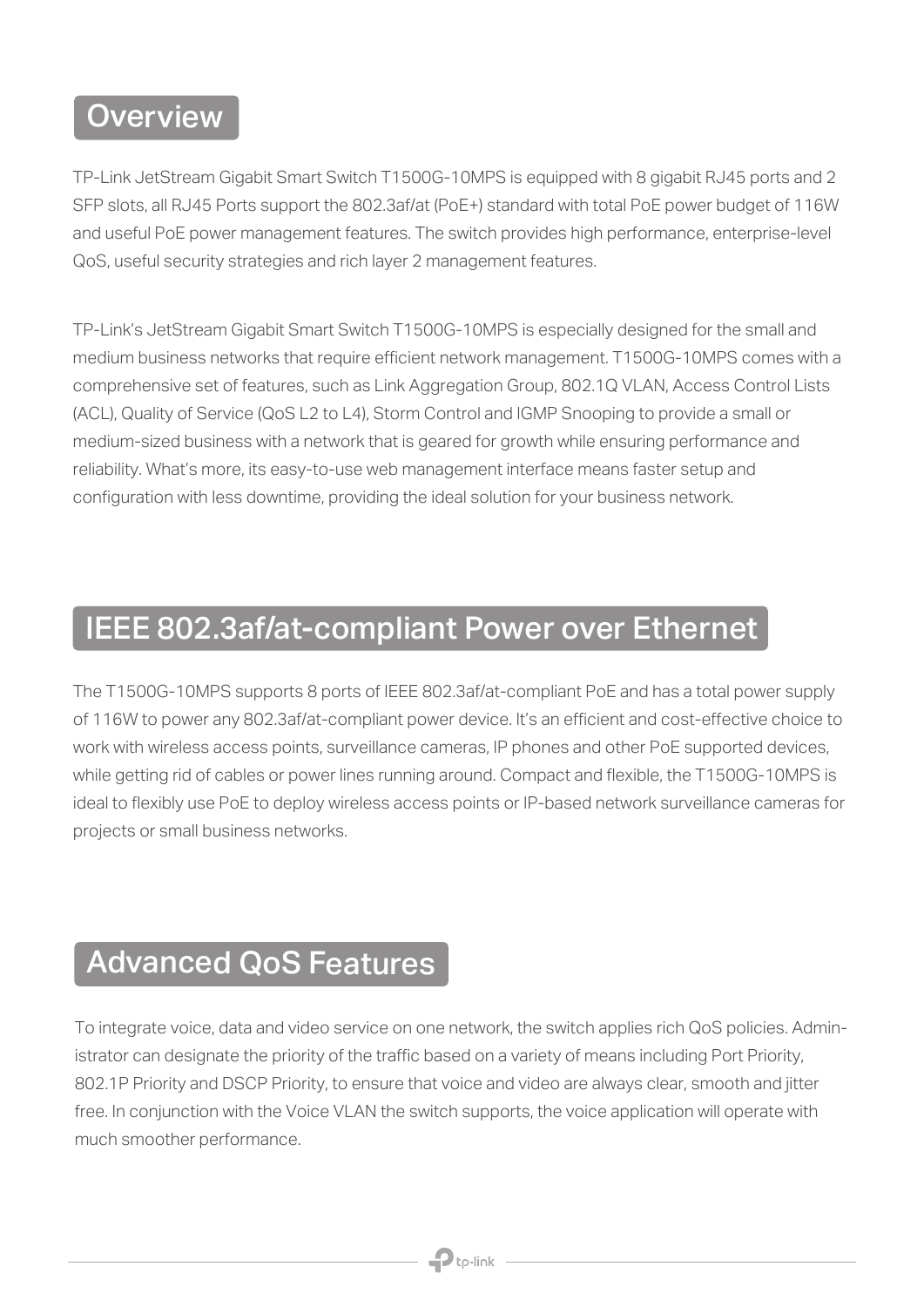#### Abundant Layer 2 Features

For more application of layer 2 switches, T1500G-10MPS supports a complete lineup of layer 2 features, including 802.1Q tag VLAN, Port Isolation, Port Mirroring, STP/RSTP/MSTP; Link Aggregation Control Protocol and 802.3x Flow Control function. Any more, the switches provide advanced features for network maintenance such as Loop Back Detection, Cable Diagnostics and IGMP Snooping. IGMP Snooping ensures the switch intelligently forward the multicast stream only to the appropriate subscribers while IGMP throttling & filtering restrict each subscriber on a port level to prevent unauthorized multicast access.

### Enterprise Level Management Features

T1500G-10MPS is easy to use and manage. It supports various user-friendly standard management features, such as intuitive web-based Graphical User Interface (GUI) or industry-standard Command Line Interface (CLI). SNMP (v1/2/3) and RMON support enables the switch to be polled for valuable status information and send traps on abnormal events.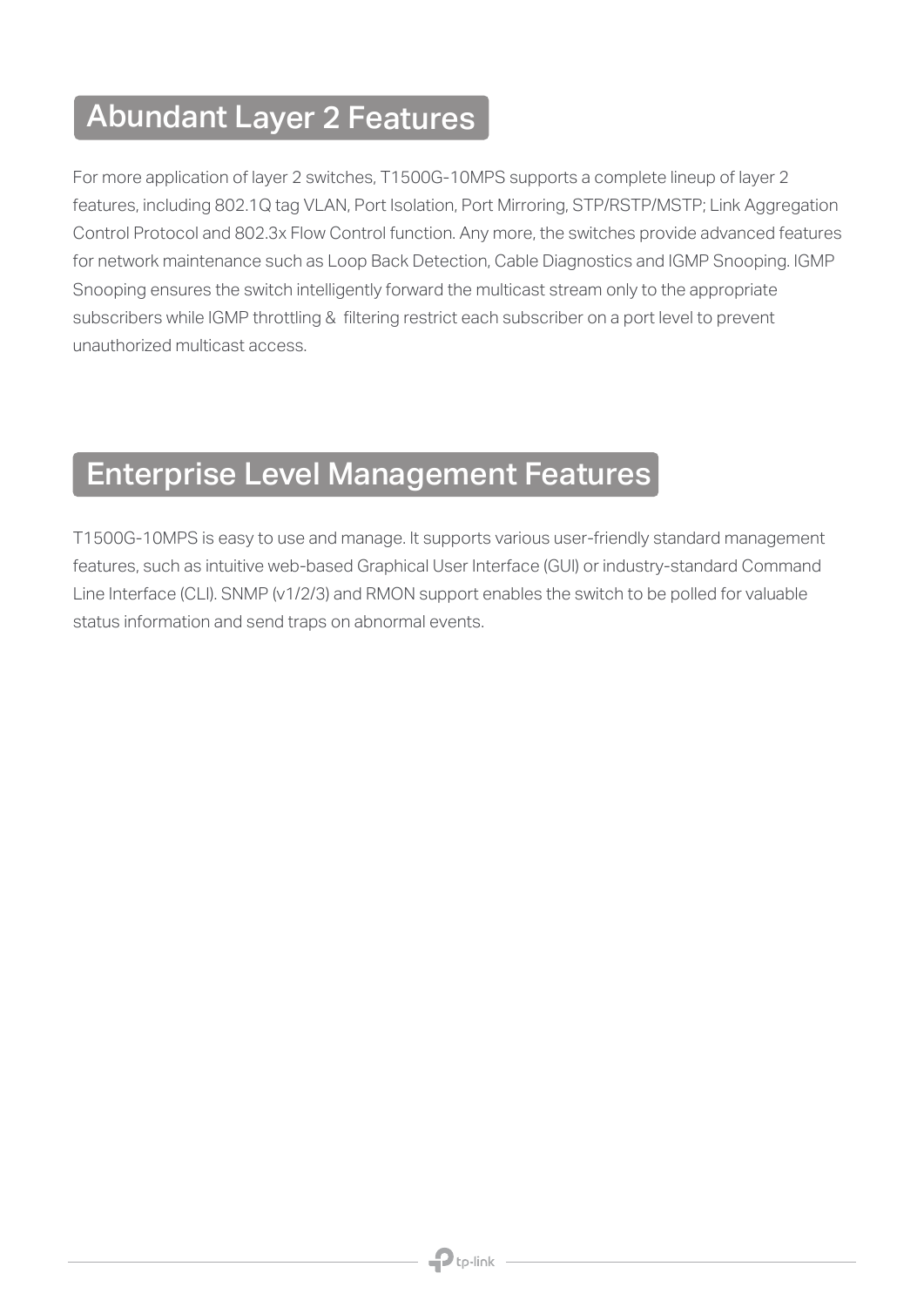#### Hardware Specifications & Performance

| <b>Product Picture</b>    |                                      | <b>ANGELIA DE</b>                                                                                                                                    |
|---------------------------|--------------------------------------|------------------------------------------------------------------------------------------------------------------------------------------------------|
| Model                     |                                      | T1500G-10MPS                                                                                                                                         |
| General                   | Standard and Protocols               | IEEE 802.3i, IEEE 802.3u, IEEE 802.3ab, IEEE802.3z, IEEE 802.3ad, IEEE<br>802.3x, IEEE 802.3af, IEEE 802.3at, IEEE 802.1d, IEEE 802.1s, IEEE 802.1w, |
|                           |                                      | IEEE 802.1q, IEEE 802.1x, IEEE 802.1p                                                                                                                |
|                           | Interfaces                           | 8 10/100/1000Mbps RJ45 Ports, all supporting PoE+                                                                                                    |
|                           |                                      | 2 100/1000Mbps SFP Slots                                                                                                                             |
|                           |                                      | (Auto-Negotiation/Auto MDI/MDIX)                                                                                                                     |
|                           | Network Media                        | 10BASE-T: UTP/STP category 3, 4, 5 cable (maximum 100m)                                                                                              |
|                           |                                      | 100BASE-TX/1000Base-T: UTP/STP category 5, 5e or above cable                                                                                         |
|                           |                                      | (maximum 100m)                                                                                                                                       |
|                           |                                      | 100Base-FX: MMF SFP Module                                                                                                                           |
|                           |                                      | 1000BASE-X: MMF, SMF                                                                                                                                 |
|                           | Switching Capacity                   | 20Gbps                                                                                                                                               |
| Performance               | Packet Forwarding Rate               | 14.9Mpps                                                                                                                                             |
|                           | <b>MAC Address Table</b>             | 8K                                                                                                                                                   |
|                           | Packet Buffer                        | 512KB                                                                                                                                                |
|                           | Jumbo Frame                          | 9KB                                                                                                                                                  |
| Physical &<br>Environment | PoE Power Budget                     | 116W                                                                                                                                                 |
|                           | Power Supply                         | 100-240V, 50/60Hz                                                                                                                                    |
|                           | Maximum Power                        | 136.6W                                                                                                                                               |
|                           | Consumption                          |                                                                                                                                                      |
|                           | Dimensions ( $W \times D \times H$ ) | $11.6 \times 7.1 \times 1.7$ in. (294 $\times$ 180 $\times$ 44 mm)                                                                                   |
|                           | Fan Quantity                         | $\mathbf 1$                                                                                                                                          |
|                           | <b>Operating Temperature</b>         | 0°C~40°C (32°F~104°F)                                                                                                                                |
|                           | Storage Temperature                  | $-40^{\circ}$ C~70°C (-40°F~158°F)                                                                                                                   |
|                           | <b>Operating Humidity</b>            | 10% ~ 90%RH, non-condensing                                                                                                                          |
|                           | <b>Storage Humidity</b>              | 5%~90%RH, non-condensing                                                                                                                             |
|                           | Certification                        | CE, FCC                                                                                                                                              |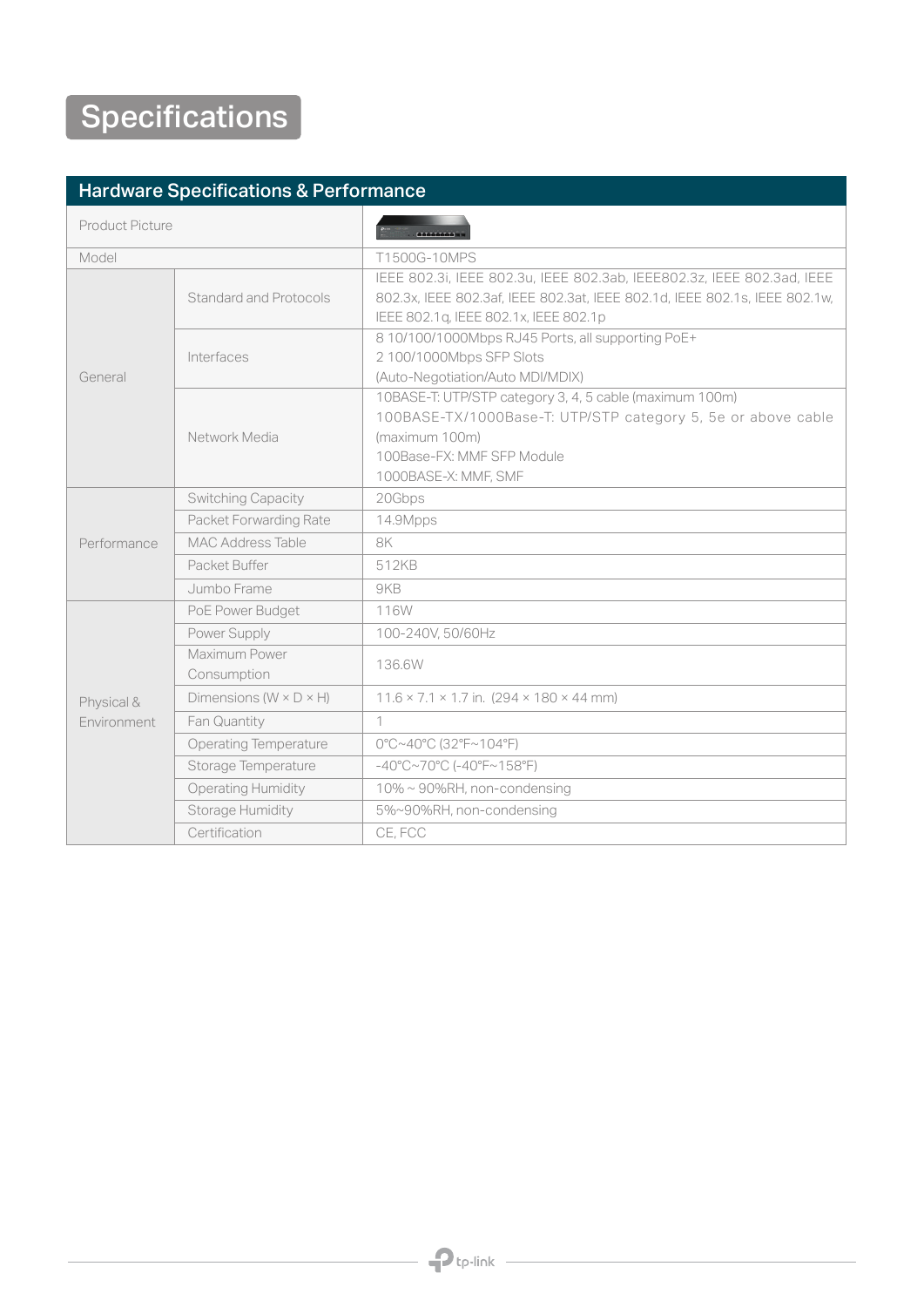| <b>Software Features</b> |                                                                                  |                                                                        |  |
|--------------------------|----------------------------------------------------------------------------------|------------------------------------------------------------------------|--|
|                          | • Link Aggregation                                                               | . 802.3x Flow Control for Full Duplex mode and                         |  |
| L <sub>2</sub> Features  | - static link aggregation                                                        | backpressure for Half Duplex mode                                      |  |
|                          | -802.3ad LACP                                                                    | • Spanning Tree Protocol                                               |  |
|                          | - Up to 6 aggregation groups, containing 4 ports                                 | $-802.1D$ STP                                                          |  |
|                          | per group                                                                        | -802.1w RSTP                                                           |  |
|                          | • Loopback Detection                                                             | -802.1s MSTP                                                           |  |
|                          | • LLDP (LLDP-MED)                                                                | - STP Security: Loop back detection, TC Protect,                       |  |
|                          |                                                                                  | <b>BPDU Filter/Protect, Root Protect</b>                               |  |
| L2 Multicast             | · IGMP Snooping                                                                  | - IGMP Snooping Querier                                                |  |
|                          | - IGMP v1/v2/v3 Snooping                                                         | - Static Multicast Forwarding                                          |  |
|                          | - IGMP Fast Leave                                                                | · 256 IGMP groups                                                      |  |
|                          | - Multicast VLAN                                                                 |                                                                        |  |
|                          | • VLAN Group                                                                     | .802.1Q Tagged VLAN                                                    |  |
| VLAN                     | - Max 512 VLAN Groups (out of 4K VIDs)                                           |                                                                        |  |
|                          |                                                                                  |                                                                        |  |
| QoS                      | • 802.1p CoS/DSCP priority                                                       | · Bandwidth Control                                                    |  |
|                          | · Queue scheduling                                                               | - Port/Flow based Rating Limiting                                      |  |
|                          | - SP (Strict Priority)                                                           | • Voice VLAN                                                           |  |
|                          | - WRR (Weighted Round Robin)                                                     | • 4 priority queues                                                    |  |
|                          | - SP+WRR<br>• IP-MAC-Port Binding                                                | •802.1X                                                                |  |
|                          | • DoS Defend                                                                     | - Port based authentication                                            |  |
|                          | · Dynamic ARP Inspection                                                         | - MAC(Host) based authentication                                       |  |
|                          |                                                                                  | - Guest VLAN                                                           |  |
| Security                 | · DHCP Snooping                                                                  |                                                                        |  |
|                          | · Static/Dynamic Port Security                                                   | - Support Radius authentication and accountability<br>· Port Isolation |  |
|                          | - Up to 64 MAC addresses per port<br>• Broadcast/Multicast/Unicast Storm Control |                                                                        |  |
|                          |                                                                                  | • Secure web management through HTTPS with<br>SSLv3/TLS1.0             |  |
|                          | - kbps/ratio/pps control mode<br>• Secure Command Line Interface(CLI)            | · IP/Port/MAC based access control                                     |  |
|                          | management with SSHv1/SSHv2                                                      |                                                                        |  |
|                          | · Web-based GUI                                                                  | · Cable Diagnostics                                                    |  |
|                          | • Command Line Interface(CLI) through telnet                                     | • Access Control                                                       |  |
|                          | · SNMPv1/v2c/v3                                                                  | $\bullet$ SNTP                                                         |  |
| Management               | • SNMP Trap/Inform                                                               | · Ping/Traceroute feature                                              |  |
|                          | • RMON (1,2,3,9 groups)                                                          | · System Log                                                           |  |
|                          | • DHCP Option82                                                                  | · Dual Image                                                           |  |
|                          | • CPU Monitoring                                                                 |                                                                        |  |
| <b>MIBs</b>              | • MIB II (RFC1213)                                                               | · RMON2 MIB (RFC2021)                                                  |  |
|                          | • Interface MIB (RFC2233)                                                        | • Radius Accounting Client MIB (RFC2620)                               |  |
|                          | • Ethernet Interface MIB (RFC1643)                                               | • Radius Authentication Client MIB (RFC2618)                           |  |
|                          | · Bridge MIB (RFC1493)                                                           | • Remote Ping, Traceroute MIB (RFC2925)                                |  |
|                          | · P/Q-Bridge MIB (RFC2674)                                                       | • Support TP-Link private MIBs                                         |  |
|                          | • RMON MIB (RFC2819)                                                             |                                                                        |  |
|                          |                                                                                  |                                                                        |  |

 $\overline{\phantom{a}}$